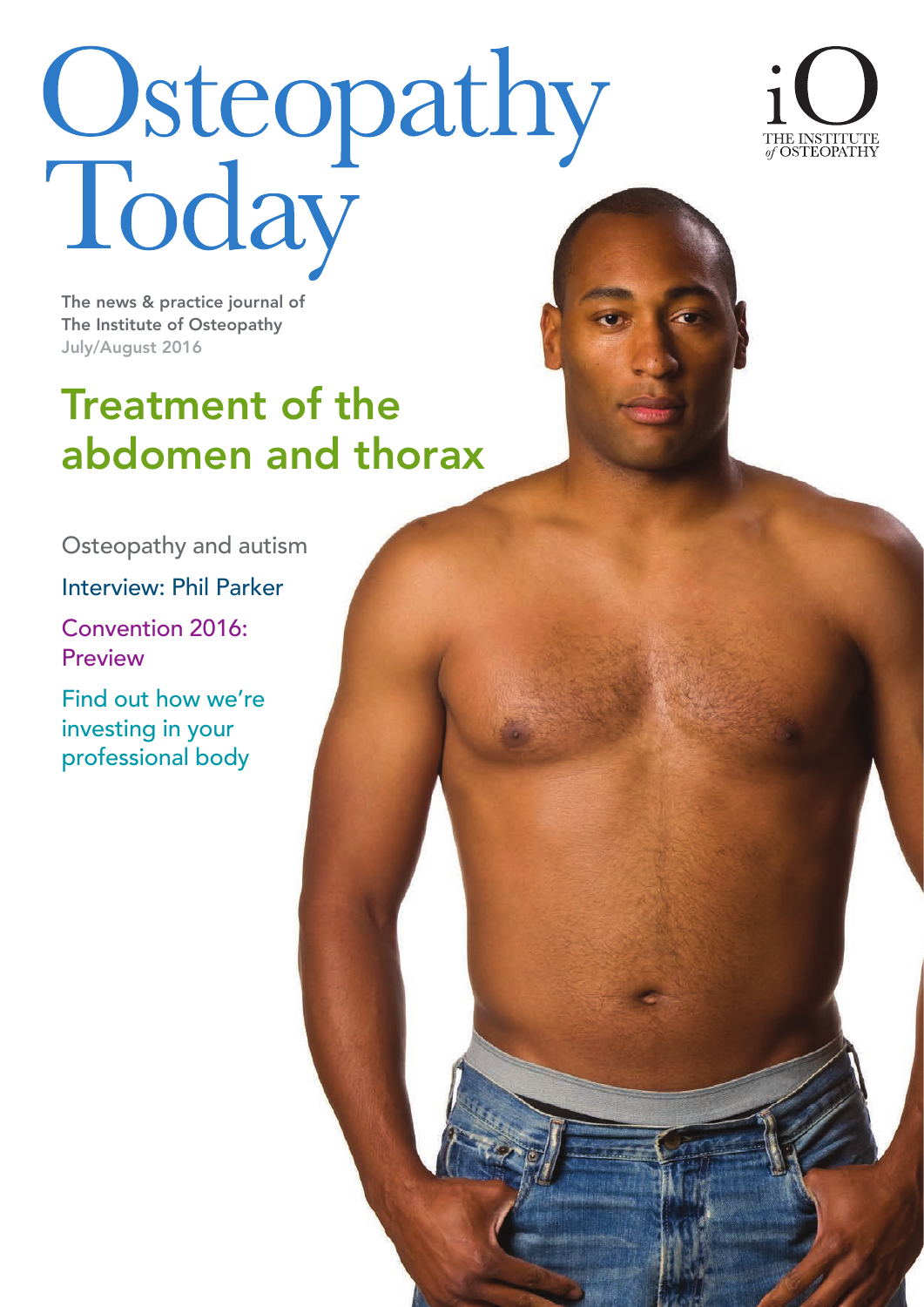# CPD: Autism and the visceral connection – An overview of recently published research

by Dr Ioná Bramati-Castellarin PhD, BSc (Hons) Ost Med DO,ND



In this article, the author discussed the research behind the effectiveness of osteopathic visceral treatment of gastrointestinal (GI) signs and symptoms as well as behaviour patterns in autistic children via manipulation of the 'gut-brain axis', and may represent a significant contribution to the evidence base for osteopathic treatment.

This article is designed to be a CPD learning resource for osteopaths regarding visceral osteopathic treatment. After reading the article, test your understanding by completing the multiple choice questions at the end (the answers can be found on the iO website at: http://www. osteopathy.org/for-osteopaths/clinical-development/cpd-articles/) along with a reflective practice form that you can download, fill in and print off for your CPD fle (B2 (1.11), B4 (1.2)), which can be found at : http://www. osteopathy.org/for-osteopaths/clinical-development/making-the-most-ofyour-cpd/.

This article is designed for information purposes only and should not substitute appropriate training. Always remember your limitations when offering advice.

### Relevant references in the Osteopathic Practice Standards are:

Knowledge, skills and performance • B2 (1.1) B4 (1.1), B4 (1, 1.2.5) Professionalism: • D1 (1.2)

Dr Ioná Bramati-Castellarin was recently awarded a PhD by The University of Westminster in conjunction with the British College of Osteopathic Medicine (BCOM) on the effects of visceral osteopathy in autistic children. The project was approved for collaboration with King's College Hospital, London and endorsed by the National Autistic Society and sponsored by BCOM via a grant from the British Naturopathic and Osteopathic Association. Here she shares information on autism, visceral osteopathy and some results of her recent publication - Repeat-measures longitudinal study evaluating behavioural and gastrointestinal symptoms in children with autism before, during and after visceral osteopathic technique (VOT).

Bramati-Castellarin, I et al. Journal of Bodywork and Movement Therapies – In Press 2016.

Autism or autism spectrum disorder (ASD) is classifed as a pervasive developmental disorder (PDD), with abnormal or impaired development in reciprocal social interactions, abnormal or impaired social communication, and social imagination. This classification is utilised in both the Diagnostic and Statistical Manual of Mental Disorders, 4th edition (DSM –IV) and the International Statistical of

Diseases and Related Health Problems, 10th edition (ICD-10), that describe the international standardised classifcations for psychiatric diseases and disabilities (World Health Organization, 2004).

Autism is a multifactorial condition with unclear aetiology and no specific treatment. For many years autism was only seen as a condition that would be managed by mental health professionals. However, over the past 15 years studies have suggested a possible link between autistic behavioural dysfunction and gastrointestinal (GI) signs and symptoms. Authors such as Forsythe et al. (2010), Jyonouchi et al. (2005), Reichelt and Knivsberg (2009) have suggested that typical autistic behavior may be exacerbated due to gut infammatory reactions suggesting a possible gut-brain axis. In consequence the scope for management therapies has widened.

There is no defined protocol in place for treatment and/or management of autism. In 2014, NICE released the quality standard 51 (NICE, 2014), an updated quality standard recommendation for the assessment, diagnosis and treatment of children, young people and adults diagnosed as autistic. This document follows the criteria of the Autism Act released in 2009 which requires that each local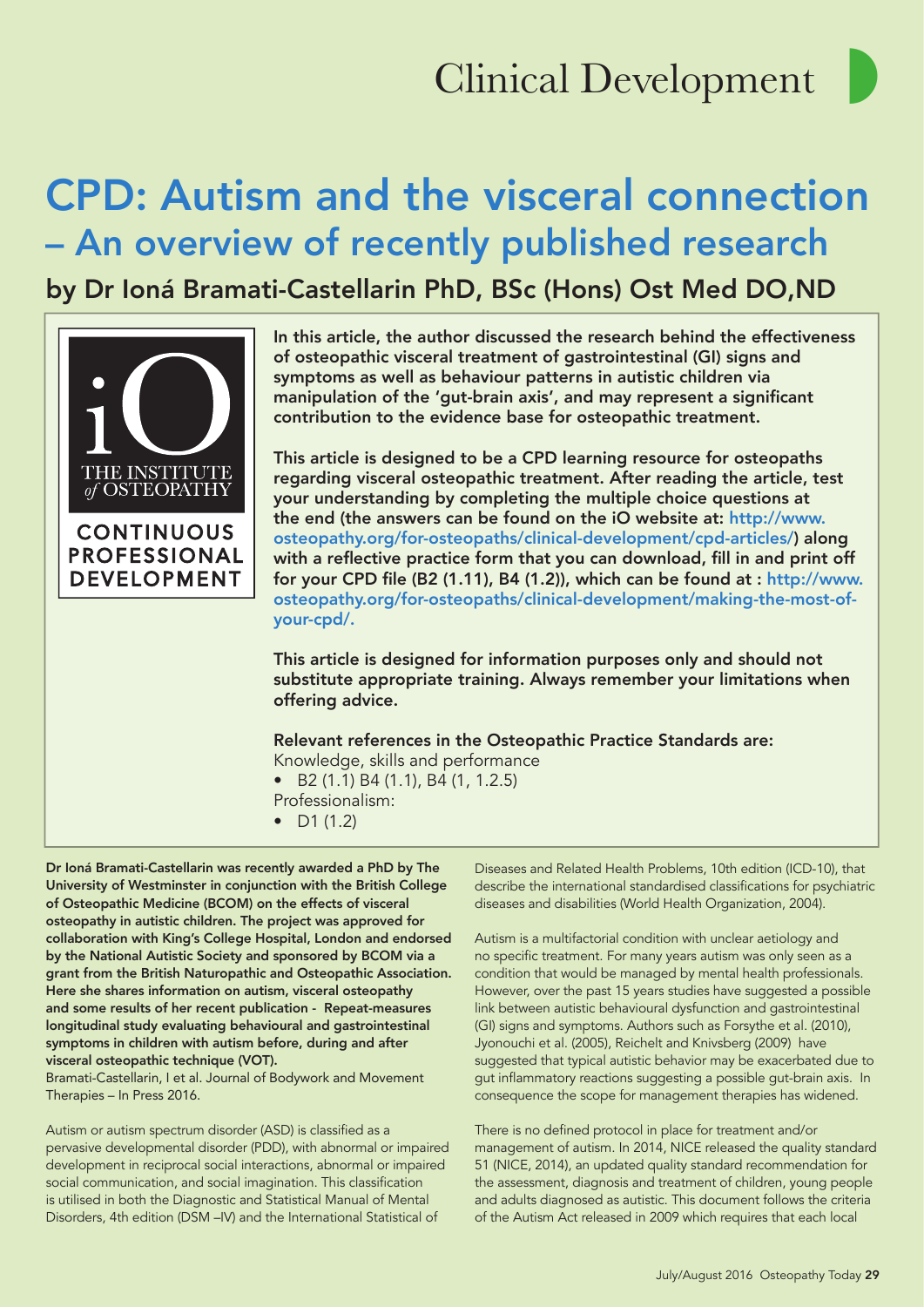authority in England and Wales creates provision in health and social care for individuals diagnosed as autistic (NICE, 2014).

NICE (2014) quality standard 51 recommends that individuals diagnosed as autistic should receive personalised care developed and implemented by the individual's carer, their family, and the autism team. The needs of autistic individuals vary according to where they fall within the autistic spectrum. Some individuals require a wider range of support than others. Hence, quality standard 51 was developed to ensure the best outcome possible for individuals diagnosed as autistic, based on their personal needs.

Over the past 15 years, the increased awareness of research into autism has helped broaden the intervention modalities to help with managing symptoms associated with the condition. However, there is not yet a cure and no specific treatment developed for the condition.

### A Summary of the Symptoms of Autism

### Behaviour

Failure to develop eye to eye contact; failure to develop social interactions; failure to develop communication skills; lack of pretend play and imaginative activities; repetitive stereotyped activities (staring at lights, twisting and turning objects and switching lights on and off over and over again).

### **Communication**

Echolalia (parrot-like copying of other people's speech); altered rhythm and melody of speech; high-pitched or monotonous speech, confusion over use of personal pronouns (substitution of 'I' for 'you'); failure to initiate, pursue, or terminate conversations; difficulty interpreting other people's tone of voice, body posture and facial expression during a conversation; failure to acquire speech. Sensory Motor Joint laxity and hypotonia; clumsiness and apraxia (inability to make skilled movements with accuracy); toe walking; finger flicking; flapping of arms and hands; running in circles; selfinjurious behaviour.

### **Neurologic**

A third present with epilepsy

### **Gastrointestinal**

Abdominal distension and pain; constipation; chronic diarrhoea; foul-smelling stools; and gaseousness.

### **Toxic/Allergic**

Food intolerance; sensitivity to food containing gluten and/or casein.

Compiled from Tanguay (1999), (Wing, 1997, World Health Organisation, 1992, American Psychiatric Association, 1994).

### Autism & Gastrointestinal Symptoms

Seventy percent of patients with an autistic disorder may present with GI symptoms, such as abdominal distension and pain, constipation, chronic diarrhoea, foul-smelling stools and/ or fatulence (Lewis, 1998, Shattock and Savery, 1996, Jyonouchi et al., 2005, Jyonouchi et al., 2011). Recent studies suggest that a cognitive deficit in autistic children may be linked to these GI symptoms (Horvath, 2000, Horvath and Perman, 2002, Koves et

al., 2004, Valicenti-McDermott et al., 2008). Nikolov et al. (2009) reported a link between worsening behavioural symptoms and the presence of GI symptoms, specifically diarrhoea and constipation.

The so called 'gut-brain axis' within autism has been reviewed by White (2003), who suggested that the GI pathology may be central to the aetiology of autism. Another study concluded that GI symptoms may be a co-morbidity of autism, and some of the autism behavioural symptoms may be the result of the interaction between the brain and GI function (Valicenti-McDermott et al., 2006). The bi-directional axis that has been suggested between the brain and gut could potentiate or even generate behavioural symptoms in autistic children. In turn, this could infuence neuroplastic changes in either the CNS or non-neuronal elements (Gershon, 1999, Dong and Greenough, 2004, Vasina et al., 2006). The possibility of a gutbrain axis co-morbidity in autism has only recently been postulated (Forsythe et al., 2010, Mayer and Tillisch, 2011, Mayer et al., 2006) but it is receiving increasing research attention.

### The role of Visceral Osteopathy

Visceral osteopathy is used to optimise blood and lymphatic supply to the internal organs. The viscera are a collection of organs in the abdominal cavity that generally respond to the internal physiological motion guided by the involuntary movement of the diaphragm in respiration; the internal motility of the viscera such as peristaltic movement; cardiac movement and blood and lymph circulation; and via skeletal movement such as walking, running or exercising (Barral and Mercier, 2006, Barral and Mercier, 2007, Stone, 1999). This motion and motility and the infuence on the viscera is constantly present throughout life.

A recent study on the effectiveness of visceral osteopathic techniques (VOTs) was performed on IBS patients with positive results. Attali et al. (2013) considered 31 IBS patients in a randomized cross-over placebo controlled study. The qualitative effects of depression, constipation, diarrhoea, abdominal distension and abdominal pain using visual analogue scales (VAS), and rectal sensitivity using a distension balloon, before and after treatment were evaluated. The treatment group received general visceral osteopathy sessions as well as locally applied techniques in specifically sensitive areas of the abdomen and gentle manipulation to the sacral area. The placebo group received treatment in the same areas of the abdomen with a light, non-therapeutic, pressure. The authors reported that VOT ameliorates diarrhoea, abdominal distension and pain as well as rectal sensitivity. The positive effects of the therapy were long lasting and the symptom scores continued to be low at one year follow-up with no further treatment Attali et al. (2013).

### Recent Research Study using Visceral Osteopathic Techniques (VOT) with children suffering from Autism

The rationale for applying VOT to autistic children suffering from GI signs and symptoms (Bramati-Castellarin et al., 2016) rests with its holistic and low invasive approach. The use of touch and mobilisation of organs in an attempt to restore function has the potential to affect the Enteric Nervous System (ENS) and possibly help to restore the gut-brain function (Mayer and Tillisch, 2011). Autistic children are in a constant state of 'stress' purely due to the nature of the condition. Any positive effect of VOT on intestinal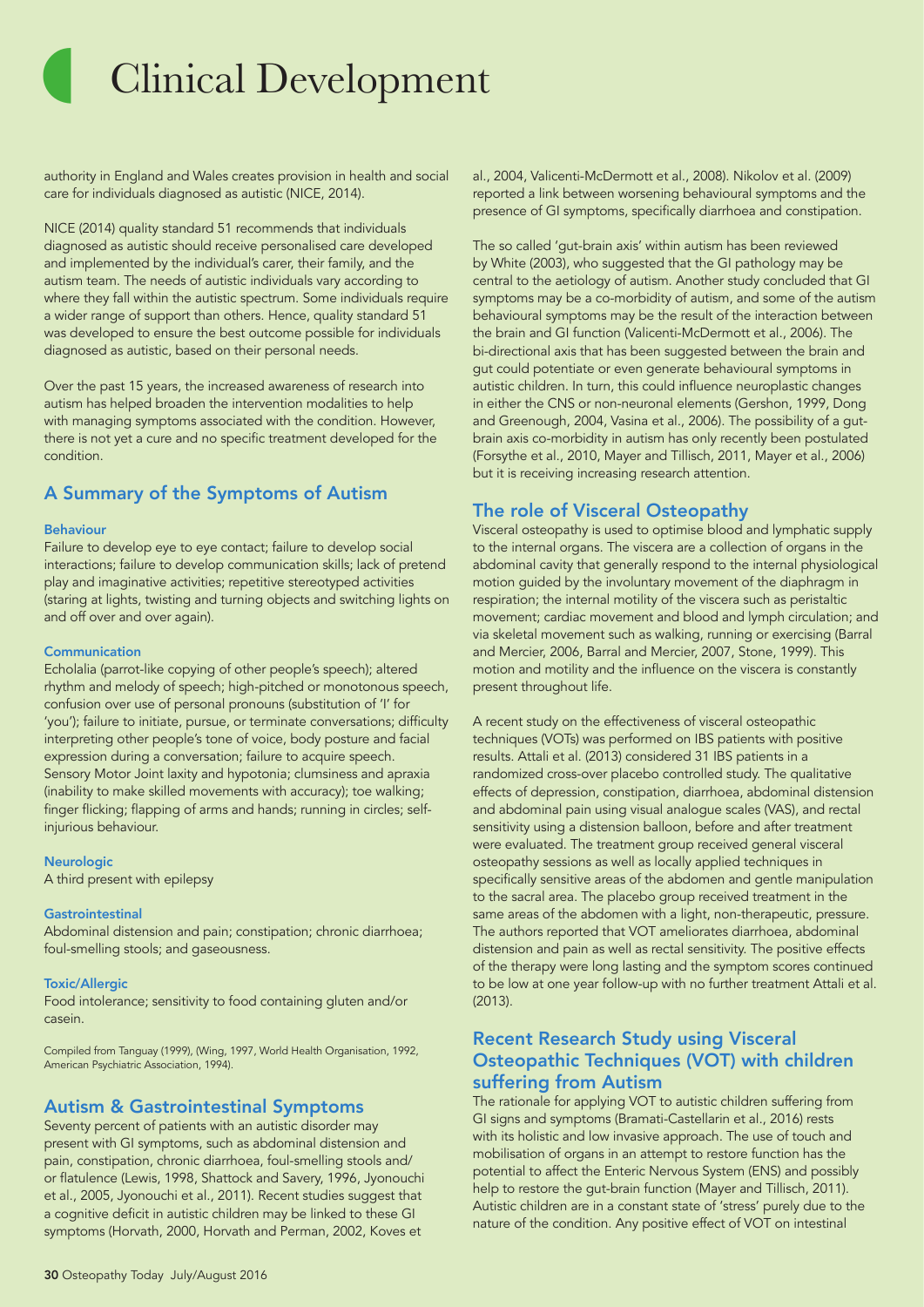

function has the potential to decrease GI signs and symptoms and this may be translated positively into a reduction in typical autistic behaviour.

### Objectives of the Current Study – Brief **Overview**

The objective of the published study (Bramati-Castellarin et al., 2016) was to investigate the effect of VOT on GI signs and symptoms as well as behaviour patterns in autistic children. Two outcome measures were used during the study, 1. questionnaires given to parents to assess GI signs and symptoms and behaviour patterns and 2. biochemical markers in faecal material. However, only the results of the questionnaires will be discussed in this overview.

The study aimed to address the lack of low-invasive treatments to autistic children suffering from GI signs and symptoms. The possible connection between changing behaviour signs and symptoms and the gastrointestinal condition in these children, as well as the lack of an appropriate low-invasive gastrointestinal treatment led the researcher to study the possible effects of application of VOT in these autistic children. The methodology sought to investigate a possible link between changing behavioural symptoms and the GI system as suggested by Buie et al. (2010). Several authors such as Horvath et al. (1999), Forsythe et al. (2010), Jyonouchi et al. (2005), Reichelt and Knivsberg (2009), Walker et al. (2013), Nikolov et al.

(2009) have also suggested a possible gut-brain axis that could be immunological, infammatory or genetic in nature.

The subjects acted as their own controls; the control/baseline period covered six weeks during which time no treatment or intervention was given, but weekly questionnaires were completed. During this control/baseline period the researcher had no contact with the subjects except by text message reminders to complete the questionnaires.

The baseline data generated from this period (control/baseline) were then compared with the results obtained during treatment (treatment period) and following treatment (post-treatment period).

Four questionnaires were completed during the six week treatment period of the clinical trial. The intervention comprised of six osteopathic sessions, using VOT to the abdominal area. The interventions were a week apart.

At each treatment session, the parent was asked whether there were any changes in the GI and/or behavioural symptoms of their child following the previous session or any changes to diet, pharmacology or health issues such as infection. This monitoring during each treatment was also designed help to highlight any trends. Information provided by the parents was recorded on the treatment notes, with the case history.

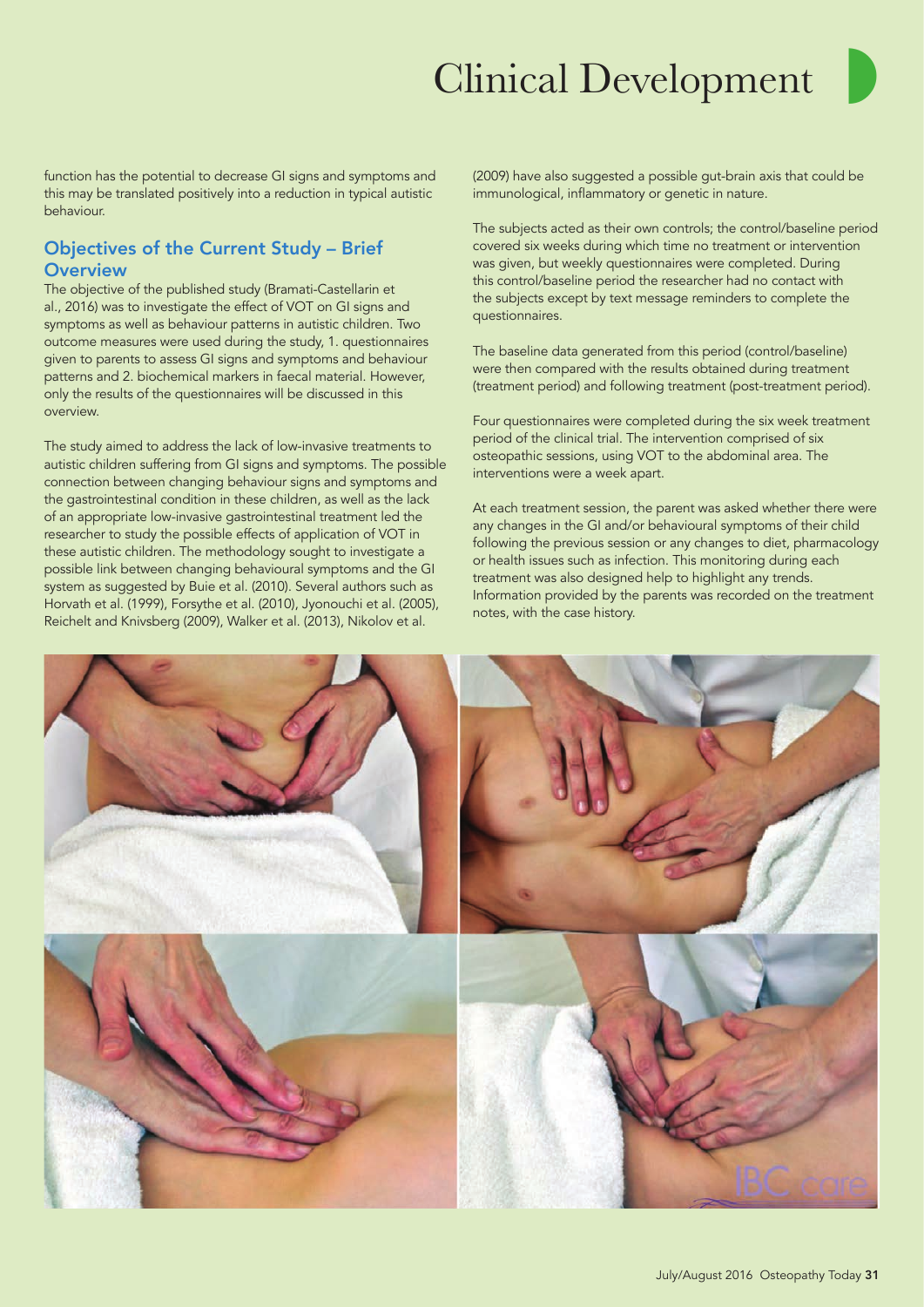### Visceral Osteopathic Techniques (VOT) – Intervention

All subjects were treated using VOTs over the whole abdominal region, including the duodenum, ileo-caecal valve, sigmoid colon, pancreas and general abdominal region. The treatment protocol was designed using standard osteopathic techniques.

### Measures of Outcome

To measure outcomes for the GI signs and symptoms and behaviour, the S.O.S questionnaires were completed, pre-treatment (control/ baseline), during the treatment period and post treatment.

The visceral techniques chosen for this research project aimed to increase circulation, detoxification (biochemical turnover), peristalsis and gut emptying, in addition to aiding neuro-regulatory responses via the ENS and thereby positively infuencing the GI and behavioural function of the subjects.

### The results of the research

There was a significant decrease in signs and symptoms when comparing the control/baseline period, the treatment period and the post treatment period.

The data analysis of the 'vomiting', 'poor appetite' and 'lack of eye contact' parameters demonstrated statistically significant improvements, suggesting that the use of VOTs may be of benefit to children with autism.

The novel approach of using VOTs to treat children with autism, has indicated that some promising positive results follow this low-invasive form of treatment and could have a significant and important impact on the quality of life and wellbeing of children with autism who also suffer GI symptoms. The results may be considered to add weight to the gut-brain axis hypothesis postulated in recent papers (Forsythe et al., 2010, Mayer and Tillisch, 2011, Mayer et al., 2006, Reichelt and Knivsberg, 2009).

### Future

This research is the first published investigating the possible ways to integrate osteopathy in the management of behavioural and GI symptoms of autistic children. The positive fndings generated from the use of VOT in autistic children might possibly be implemented in clinical osteopathic settings. Moreover, visceral osteopathic treatment could become part of the treatment procedures within special schools for autistic children alongside other therapies such as speech therapy, behavioural therapy and occupational therapy although future studies are necessary to determine whether the outcome measures used for this study may be replicated.

### Acknowledgment:

Thank you to the following organisations involved in this research:

- University of Westminster Faculty of Science & Technology, University of Westminster, 115 New Cavendish Street, London, W1W 6UW.
- British College of Osteopathic Medicine, Lief House, 120-122 Finchley Road, London NW3 5HR, UK.
- British Naturopathic and Osteopathic Association, 2, Clifton Road, Southbourne Dorset BH6 3PA.
- King's College Hospital, Department of Clinical Biochemistry, Denmark Hill, London SE5 9RS, UK.
- The National Autistic Society, 393 City Road, London EC1V 1NG.
- Participating special schools for autistic children: Meadowgate School, Revelon Road, London SE4 2PR UK.Queensmill School, Clancarty Road, London SW6 3AA UK.Phoenix Special School, 49 Bow Road London E3 2AD.
- ID'Or Institute for Research and Education (IDOR), Rua Diniz Cordeiro, 30 3rd Floor, Botafogo, Rio de Janeiro, RJ, Brazil

A special thanks to my supervisor Dr Ian P. Drysdale whose dedication to this research was outstanding.

For more information about Dr Bramati-Castellarin's research and upcoming conferences visit www.ibccare.co.uk

### References

AMERICAN PSYCHIATRIC ASSOCIATION 1994. Diagnostic and statistical manual of mental disorders : DSM-IV, Washington, DC, American Psychiatric Association.

ATTALI, T. V., BOUCHOUCHA, M. & BENAMOUZIG, R. 2013. Treatment of refractory irritable bowel syndrome with visceral osteopathy: short-term and long-term results of a randomized trial. J Dig Dis, 14, 654-61.

BARRAL, J. & MERCIER, P. 2006. Visceral Manipulation (Revised Edition), Eastland Press.

BARRAL, J. P. & MERCIER, P. 2007. Visceral manipulation II, Seattle, Eastland Press.

BRAMATI-CASTELLARIN, I., PATEL, V. B. & DRYSDALE, I. P. 2016. Repeat-measures longitudinal study evaluating behavioural and gastrointestinal symptoms in children with autism before, during and after visceral osteopathic treatment (VOT). Journal of Bodywork and Movement Therapies.

BUIE, T., CAMPBELL, D., FUCHS, G. R., FURUTA, G., LEVY, J., VANDEWATER, J., WHITAKER, A., ATKINS, D., BAUMAN, M., BEAUDET, A., CARR, E., GERSHON, M., HYMAN, S., JIRAPINYO, P., JYONOUCHI, H., KOOROS, K., KUSHAK, R., LEVITT, P., LEVY, S., LEWIS, J., MURRAY, K., NATOWICZ, M., SABRA, A., WERSHIL, B., WESTON, S., ZELTZER, L. & WINTER, H. 2010. Evaluation, diagnosis, and treatment of gastrointestinal disorders in individuals with ASDs: a consensus report. Pediatrics: Official Journal of the American Academy of Pediatrics, 125, S1-18.

DONG, W. K. & GREENOUGH, W. T. 2004. Plasticity of nonneuronal brain tissue: roles in developmental disorders. Ment Retard Dev Disabil Res Rev, 10, 85-90.

FORSYTHE, P., SUDO, N., DINAN, T., TAYLOR, V. H. & BIENENSTOCK, J. 2010. Mood and gut feelings. Brain Behav Immun, 24, 9-16.

GERSHON, M. D. 1999. The enteric nervous system: a second brain. Hosp Pract (1995), 34, 31-2, 35-8, 41-2 passim.

HORVATH, K. 2000. Secretin treatment for autism. N Engl J Med, 342, 1216; author reply 1218.

HORVATH, K., PAPADIMITRIOU, J. C., RABSZTYN, A., DRACHENBERG, C. & TILDON, J. T. 1999. Gastrointestinal abnormalities in children with autistic disorder. J Pediatr, 135, 559-63.

HORVATH, K. & PERMAN, J. A. 2002. Autism and gastrointestinal symptoms. Curr Gastroenterol Rep, 4, 251-8.

JYONOUCHI, H., GENG, L., RUBY, A., REDDY, C. & ZIMMERMAN-BIER, B. 2005. Evaluation of an association between gastrointestinal symptoms and cytokine production against common dietary proteins in children with autism spectrum disorders. J Pediatr, 146, 605-10.

JYONOUCHI, H., GENG, L., STRECK, D. L. & TORUNER, G. A. 2011. Children with autism spectrum disorders (ASD) who exhibit chronic gastrointestinal (GI) symptoms and marked fuctuation of behavioral symptoms exhibit distinct innate immune abnormalities and transcriptional profles of peripheral blood (PB) monocytes. J Neuroimmunol, 238, 73-80.

KOVES, K., KAUSZ, M., RESER, D., ILLYES, G., TAKACS, J., HEINZLMANN, A., GYENGE, E. & HORVATH, K. 2004. Secretin and autism: a basic morphological study about the distribution of secretin in the nervous system. Regul Pept, 123, 209-16.

LEWIS, L. S. 1998. Special Diets for Special Kids: Understanding and Implementing a Gluten and Casein Free Diet to Aid in the Treatment of Autism and Related Developmental Disorders, Future Horizons, Incorporated.

MAYER, E. A. & TILLISCH, K. 2011. The brain-gut axis in abdominal pain syndromes. Annu Rev Med, 62, 381-96.

MAYER, E. A., TILLISCH, K. & BRADESI, S. 2006. Review article: modulation of the brain-gut axis as a therapeutic approach in gastrointestinal disease. Aliment Pharmacol Ther, 24, 919-33.

NICE 2014. Autism - NICE quality standard 51.

NIKOLOV, R., BEARSS, K., LETTINGA, J., ERICKSON, C., RODOWSKI, M., AMAN, M., MCCRACKEN, J., MCDOUGLE, C., TIERNEY, E., VITIELLO, B., ARNOLD, L., SHAH, B., POSEY, D., RITZ, L. & SCAHILL, L. 2009. Gastrointestinal symptoms in a sample of children with pervasive developmental disorders. J Autism Dev Disord. ,